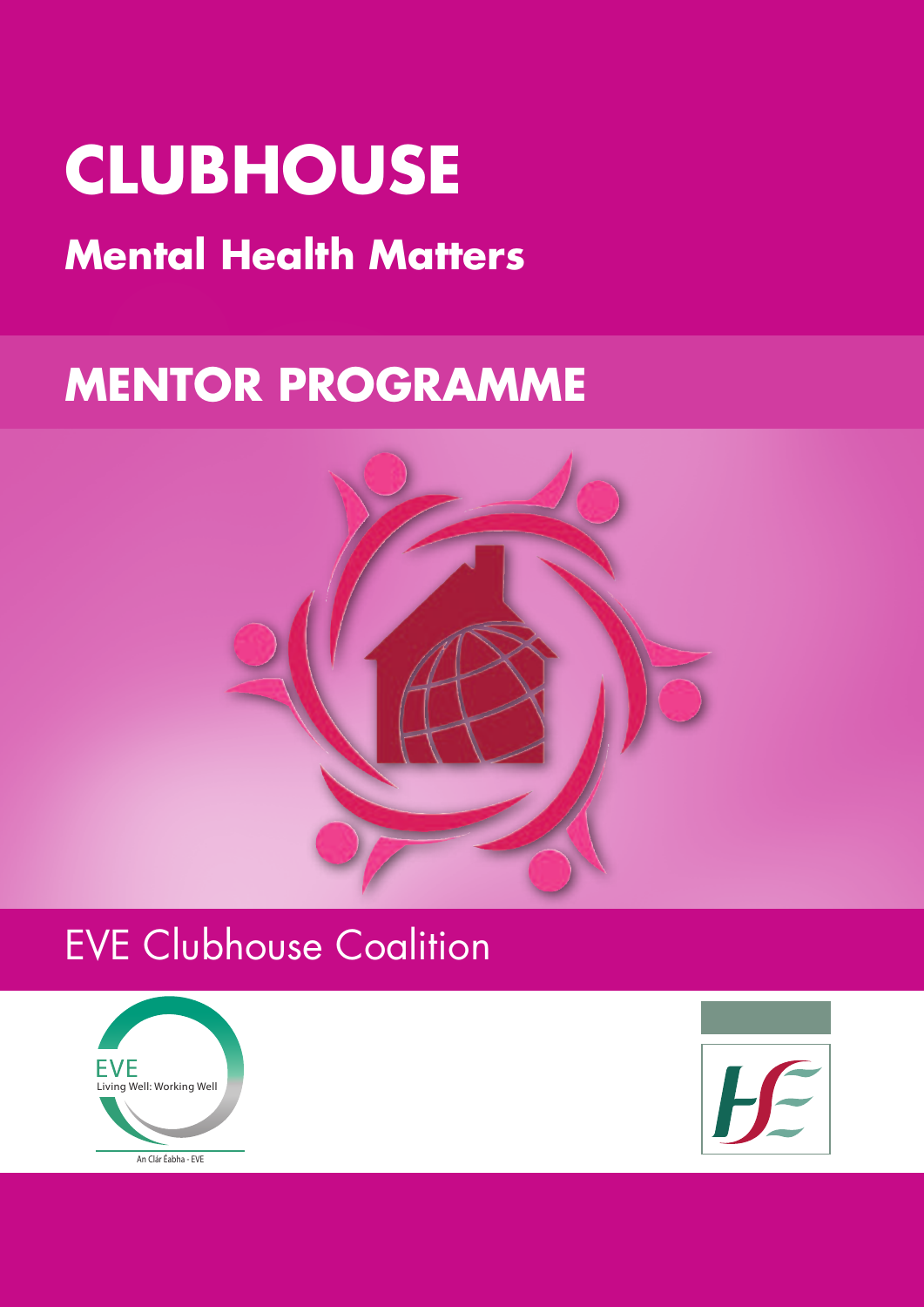

# **Introduction**

The Clubhouse Mentor programme has been developed in response to the need for Clubhouse training for both members and staff of EVE's Clubhouse communities. This programme has been co-produced by members and staff in accordance with the HSE Recovery Framework 2018-2020.

The origins of this programme can be traced back to early 2013 when the EVE Clubhouse Coalition decided to establish a Sub-Group to identify both existing and additional supports and training requirements for Clubhouse Members & Staff. Through a combination of meetings and site visits, the group were able to engage with local Clubhouse communities and develop an understanding of their local training requirements and support needs. From this dialogue, the need for a Clubhouse Mentor & Immersion Training programme for both existing and new members and staff was clearly identified.

In 2013, five EVE representatives, two members and three staff, took part in an intensive one week Clubhouse International (CI) Faculty Training programme, hosted by Suaimhneas Clubhouse which was attended by 12 international delegates from across Europe and the USA.

From this training and based on their international experience as assessors, our CI Faculty members have guided the development and implementation of this mentoring programme across our seven EVE HSE Clubhouses. Their expertise combined with our supportive Clubhouse community and regular training opportunities has created opportunities for members and staff to engage in immersion training in accredited Clubhouses. Given the challenges attending training in the CI International training bases, this programme ensures that we quality assure our daily practice and remain true to the CI Standards, the charter that underpins Clubhouse practice.

The Mentor programme is overseen by the EVE Clubhouse Coalition who meet quarterly to discuss developments and issues of concern to the Clubhouses. Further information about our plans for the EVE Clubhouses are captured in the EVE Clubhouse Strategic Plan 2019-2023 - www.eve.ie.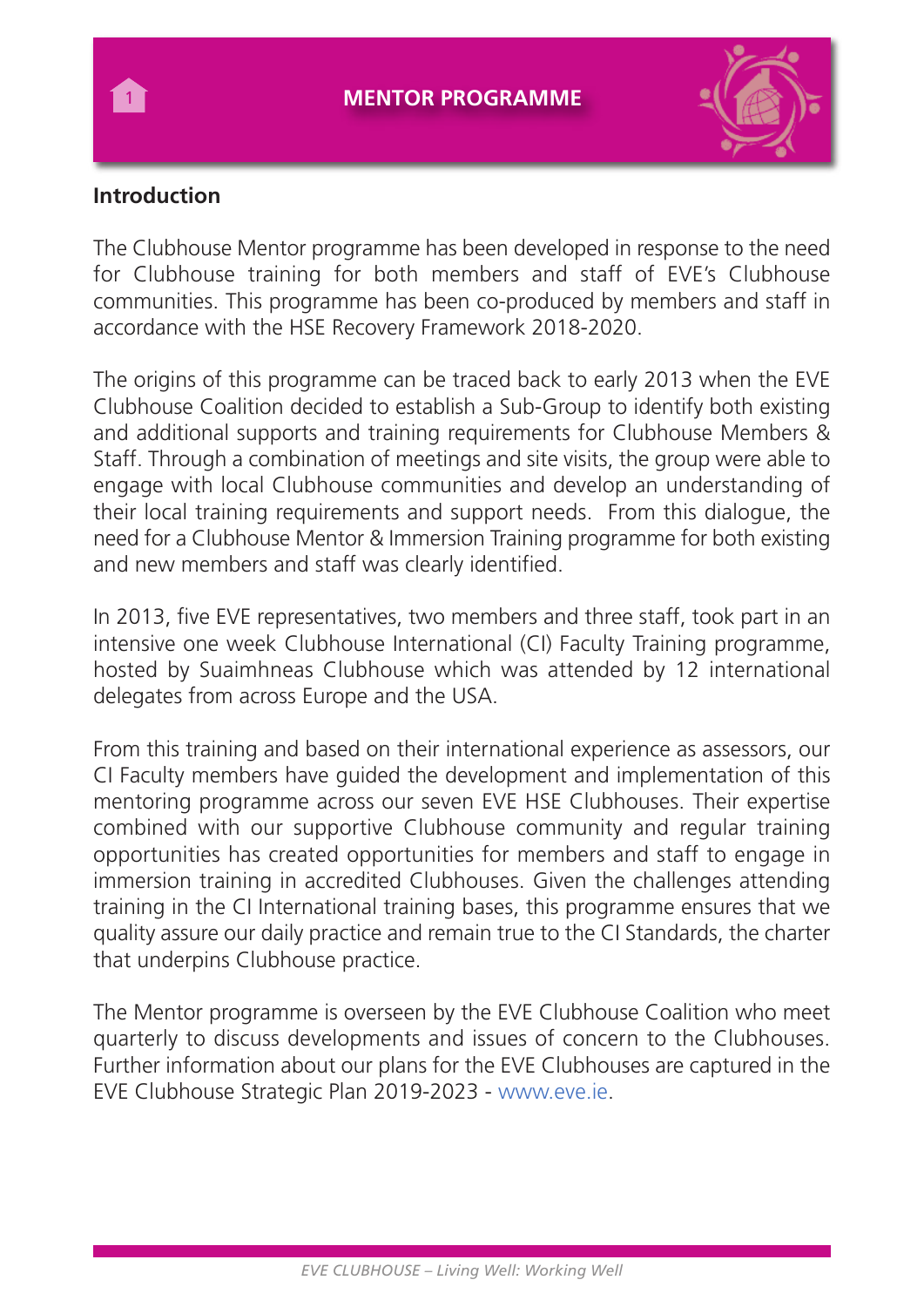

# **Programme Aims & Objectives**

- **Aim:** The Mentor Programme aims to support the members and staff of EVE HSE Clubhouses, both current and new, to operate their Clubhouse in accordance with the CI Standards.
- **Objectives:** The Clubhouse Mentor Programme seeks to offer a range of mentoring initiatives:
	- 1. to existing Clubhouses to support them to run their Clubhouses in accordance with CI International Standards and prepare for accreditation;
	- 2. to Clubhouse members to support them run their Clubhouses in accordance with CI Standards;
	- 3. to existing staff to support them to discharge their duties in accordance with the CI Standards;
	- 4. to new staff to support them to discharge their duties in accordance with the CI Standards; and
	- 5. to new Clubhouses to assist them in developing their new Clubhouse in accordance with CI Standards.

### **Clubhouse Mentors**

There is a tremendous wealth and knowledge across all of our Clubhouse communities and so Clubhouse mentors come in many guises and can include members, staff members and/or may comprise of our team of CI Faculty trained assessors.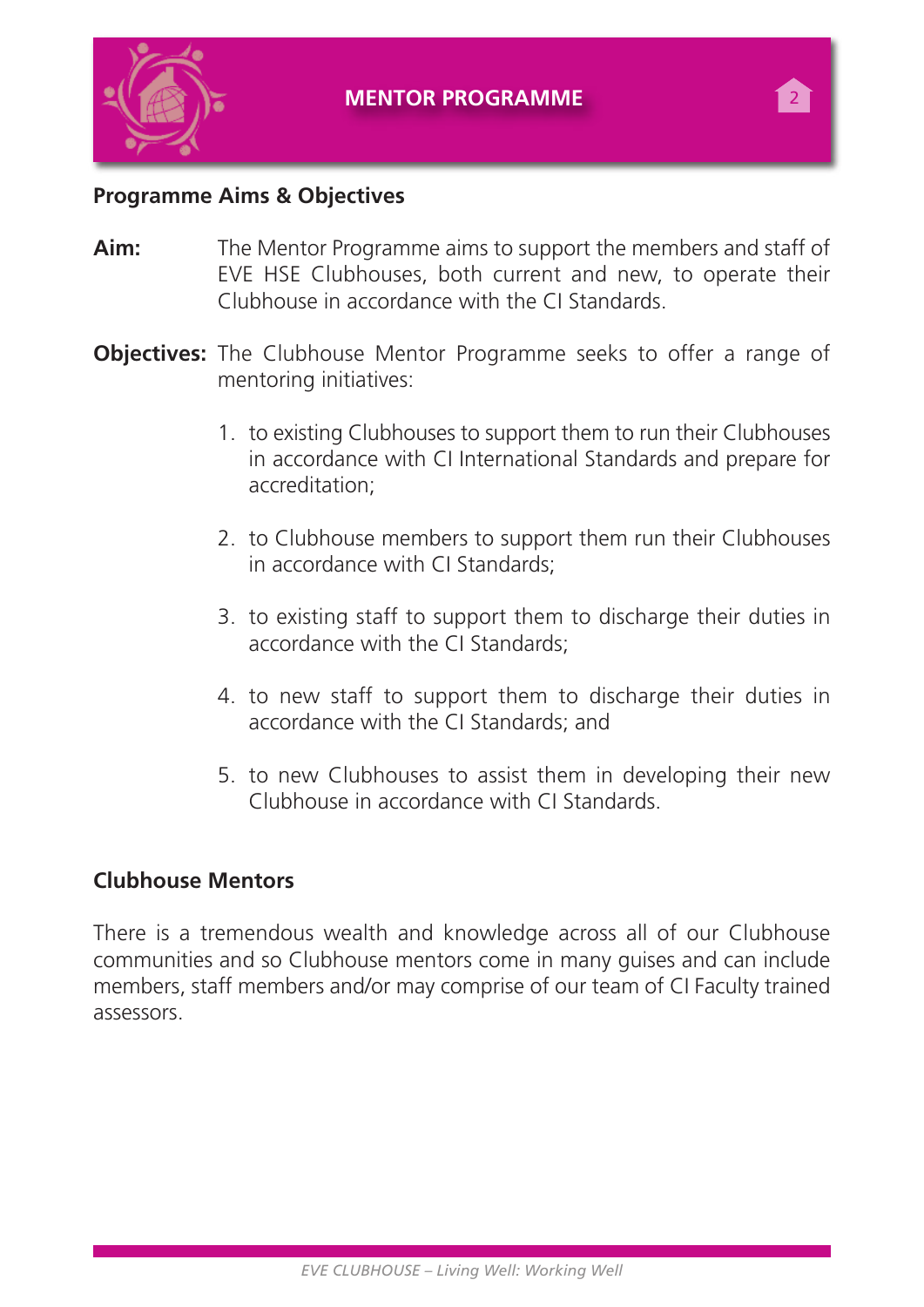

# **Mentoring opportunities**

This section sets out four distinct mentoring opportunities or supports available to EVE HSE Clubhouses:

- 1. Group Mentoring for Clubhouse Communities
- 2. Bespoke Mentoring for Start-Up Clubhouse;
- 3. Pre-Accreditation Support for Existing Clubhouses
- 4. Individual and Group Mentoring for New Staff Members.

*"Strong, supportive relationships based on equality are the essence of Clubhouse. Embracing each other's strengths helps to enhance learning in a supportive environment".* Saol Clubhouse member.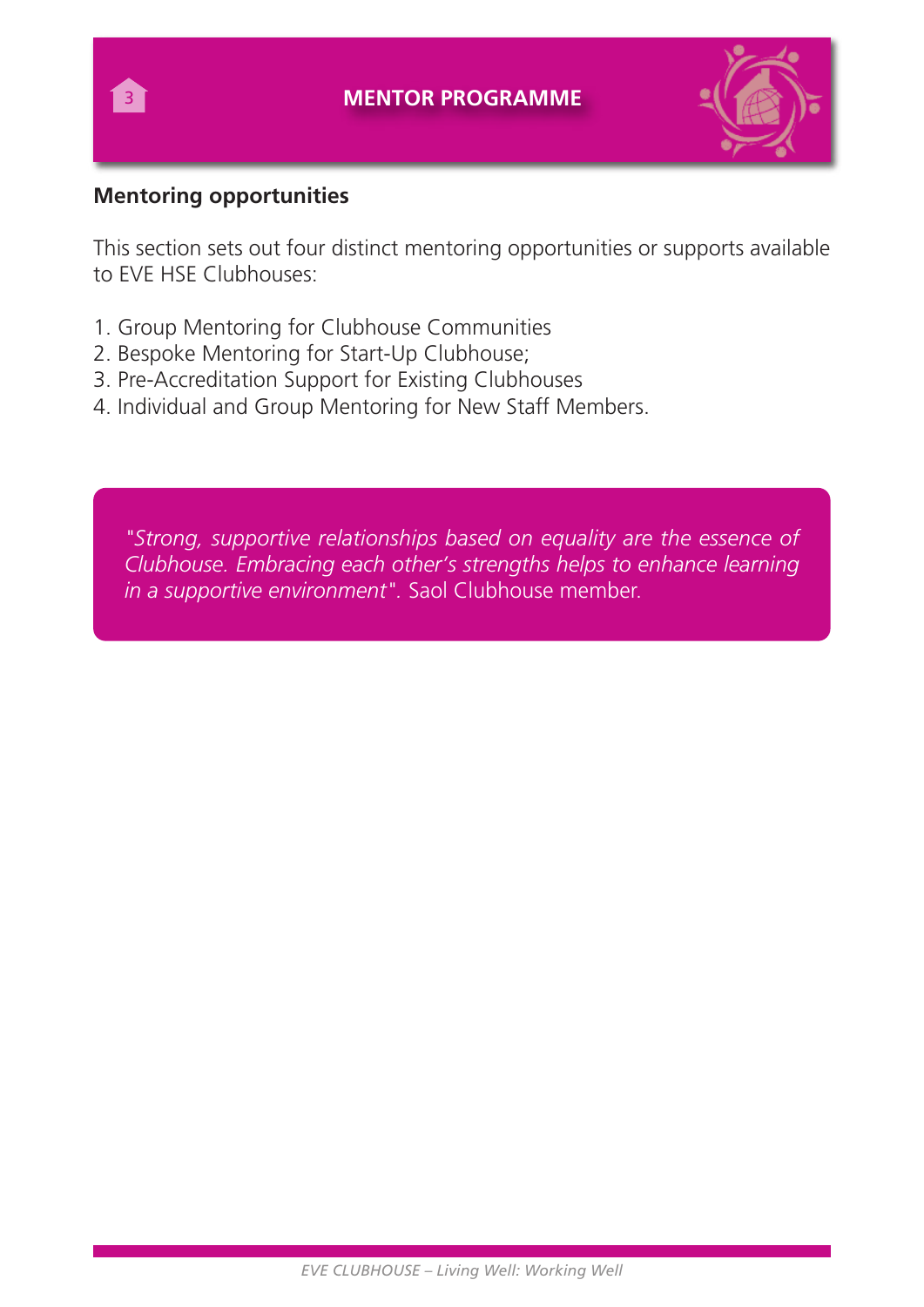



**1. Group Mentoring for Clubhouse Communities:** This is available to a Clubhouse Community who are looking for support with a specific goal (for example, employment, education, facilitation skills etc.). This can occur on/off site.

**Aim:** This programme aims to support the members and staff of EVE HSE Clubhouses to implement CI Standards within their Clubhouse Communities.

**Objectives:** The Group Mentoring Programme seeks to:

- **1.** offer the opportunity to share information, advice, offers support and coaching using a variety of different mediums, for example role-play, scenario based learning and video examples; and
- **2.** empower Cubhouse members and staff to facilitate a greater understanding of CI Standards and have the skills and knowledge to implement them both practically and effectively in their Clubhouses.

The steps to achieve this are outlined below:

**Step 1:** Prospective mentee group liaises with their Regional Manager to express their desire to access the mentor programme. The specific goal/focus that the group requires support in should be communicated during this initial stage.

**Step 2:** The Regional Manager determines availability of suitable mentor.

**Step 3:** Introductions are made via e-mail, with clear guidelines around the roles & responsibilities of each party and a brief outline of the issue/need for support is provided.

**Step 4:** Clubhouse International reading materials are circulated for discussion in advance of the first appointment.

**Step 5:** On-site appointment is scheduled. It may be necessary to set a maximum number of appointments.

**Step 6:** If necessary, off-site visits to a Clubhouse deemed to be strong in the particular area that support has been requested in may be scheduled.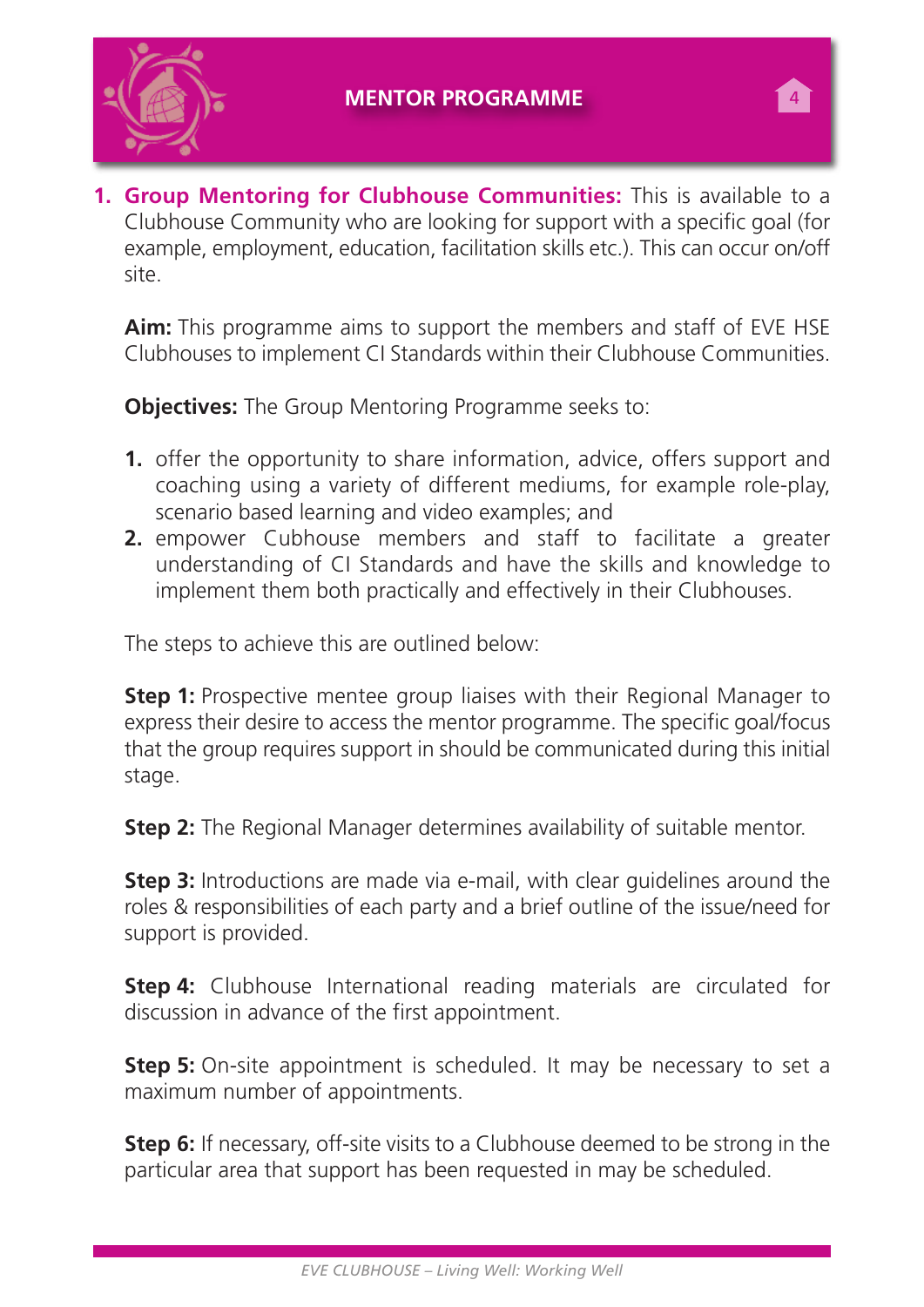

**Step 7:** If staffing constraints are a problem, off-site telephone support will be available.

**Step 8:** Feedback is presented to the Regional Manager.

 $\overline{5}$ 

**2. Bespoke Mentoring for Start Up-Clubhouse:** Ideally, prior to opening, all staff members should have the opportunity to participate in immersion training in accredited Clubhouses with support from an on-site mentor. A bespoke Clubhouse Action Plan will be developed during this time.

**Aim:** To assist and support new and emerging clubhouses to create a culture and environment consistent with CI Standards.

**Objectives:** At the end of this process members and staff members will:

- **1.** have an opportunity to fully immerse themselves in the Clubhouse Model by spending a set period of time observing the work-ordered day, practices and procedures in accredited EVE HSE Clubhouses; and
- **2.** understand and be knowledgeable about the core philosophies of the Clubhouse Model, CI Standards and best practices.

This process will enable staff & members to develop a Clubhouse specific action plan that they will bring back to their own location. They will be offered ongoing support to implement and review this plan from their Regional Manager, and if necessary EVE Clubhouse Mentors.

**Step 1:** Circulate Clubhouse Start – Up manual to the new staff members.

**Step 2:** Regional Manager to identify and determine suitable mentors and their availability.

**Step 3:** Regional Manager to liaise with accredited Clubhouses to determine suitable dates for new members/staff to spend time working in the location.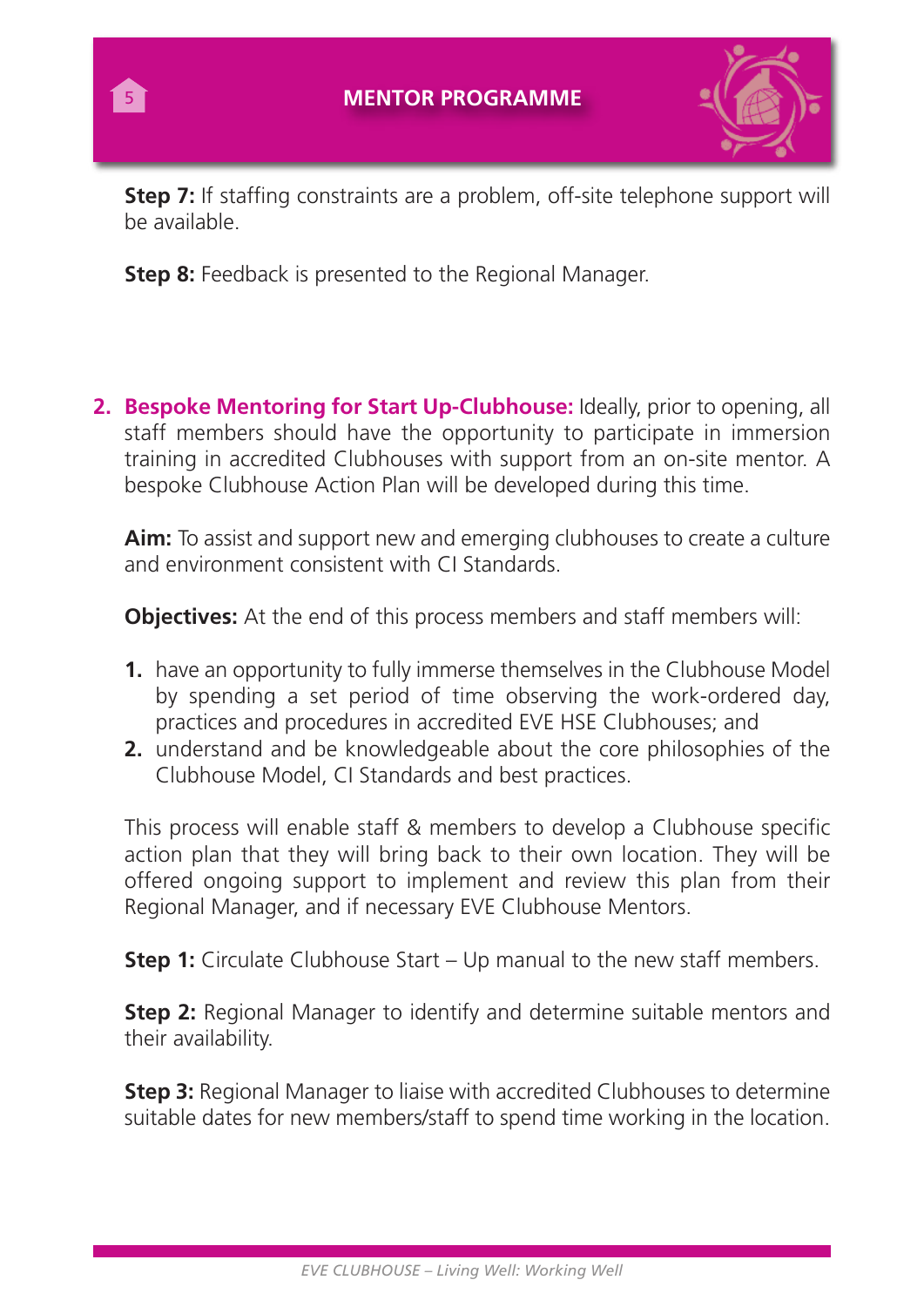

**Step 4:** Staff member/member to spend a minimum of two weeks an accredited Clubhouse.

**Step 5:** Staff to work/rotate through each of the units or possibly identify and liaise with clubhouses that have specific strengths in the area they are seeking support in. In this case the staff member will link in directly with specific clubhouse for pre-identified programme specific training.

**Step 6:** Staff member to be assigned an onsite mentor whilst on training in the Clubhouse.

**Step 7:** Weekly review of the process with mentee and Clubhouse/Regional manager to take place at the end of each week of training.

**Step 8:** This discussion is an opportunity to highlight useful tips, identify areas that require further clarification and accordingly answer any of their queries etc.

**Step 9:** A checklist should be signed off on to ensure that the core components of the Clubhouse model have been explained/attended (i.e. meetings) and that the rationale for same understood. (Partnership approach, staff as facilitators, how to encourage members to get involved, meetings and their importance, what's a good v-s bad meeting, CI Standards overview) etc.

**Step 10:** The Regional Manager should attend this meeting, where possible.

**Step 11:** Where multiple staff members are participating in the immersion programme, the Regional Manager and Faculty Member should facilitate a meeting back at their Clubhouse. The purpose of this meeting is to discuss the shared learning experience of the group. This meeting should take place in the first week of the staff members return to their own Clubhouse.

**Step 12:** Where staff members have been off-site or in the case of a startup Clubhouse, an action plan to progress the service should be developed and reviewed with the Regional Manager on a weekly/bi-weekly basis.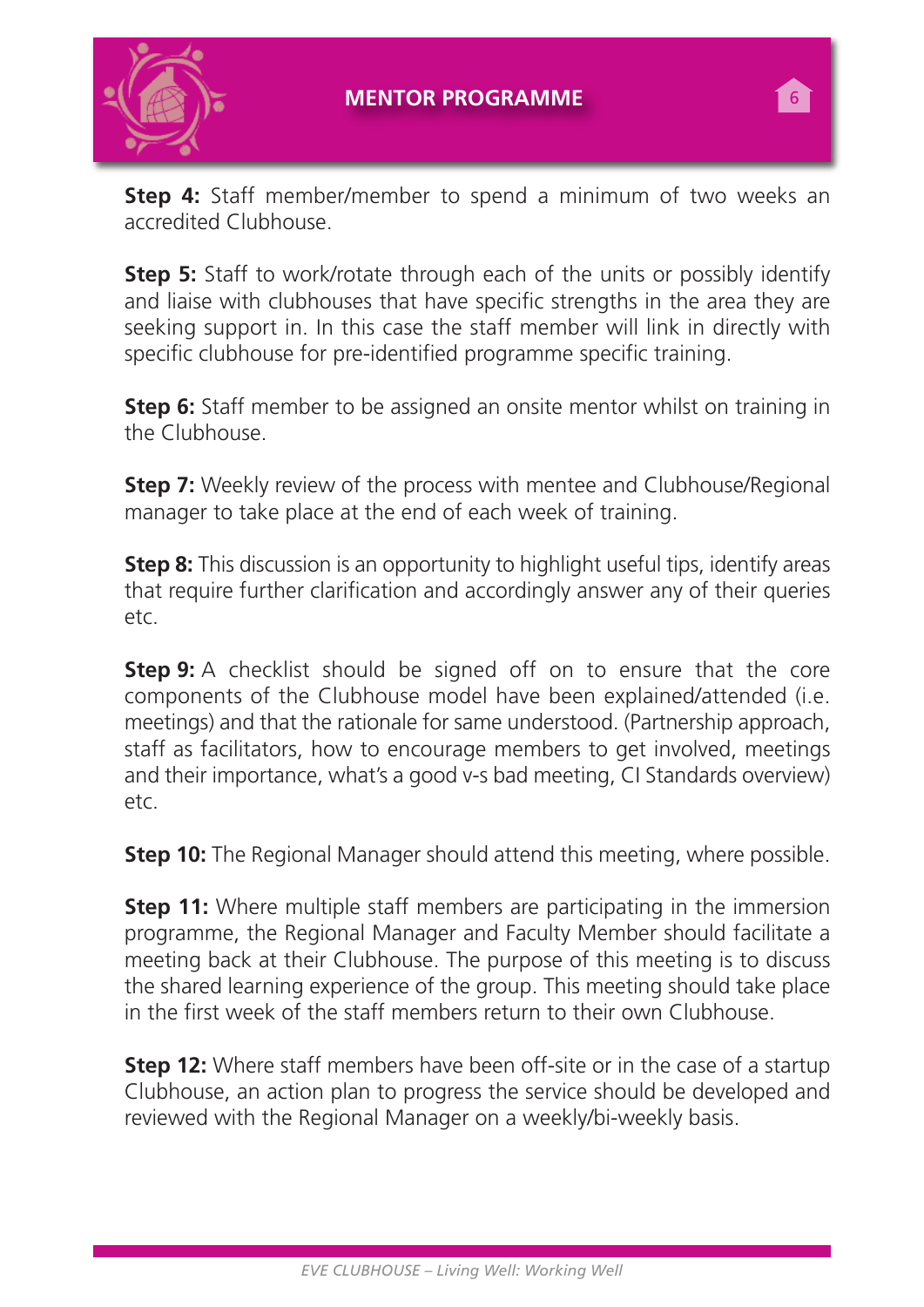$7^{\circ}$ 



**3. Pre-Accreditation Support for Existing Clubhouses:** A mini audit will be completed by a Faculty member mentor, followed by the development of an accreditation specific action plan.

**Aim:** To provide practical pre-accreditation supports and assistance to Clubhouses who have applied for or are in the process of applying to be accredited by Clubhouse International.

**Objective:** At the end of this process the Faculty member Mentor will:

**1.** provide practical support, assistance and advice to Clubhouses who are in the process of preparing for accreditation visits from Clubhouse International.

This support may take the form of advice in writing up their self-study & CPQ Questionnaires, mini accreditation style audits using Clubhouse International templates, the development of local action plans (to be implemented by the clubhouse community), briefing sessions to members and staff to explain the process and allay fears or expectations about the site visit.

**Step 1:** Clubhouse Manager expresses support need to their Regional Manager.

**Step 2:** Regional Manager determines suitable mentor and their availability.

**Step 3:** The Clubhouse and the mentor work together to determine whether assistance is required pre/post self-study.

**Step 4:** A mini-audit using Clubhouse International templates may, if requested, be conducted on-site by the mentor.

**Step 5:** This will generate a mini-action plan which will function to identify any areas that need to be addressed prior to the Accreditation Visit.

**Step 6:** The Clubhouse Community will have responsibility for implementing this plan. However, if necessary the mentor will be available for advice or consultation via telephone or e-mail.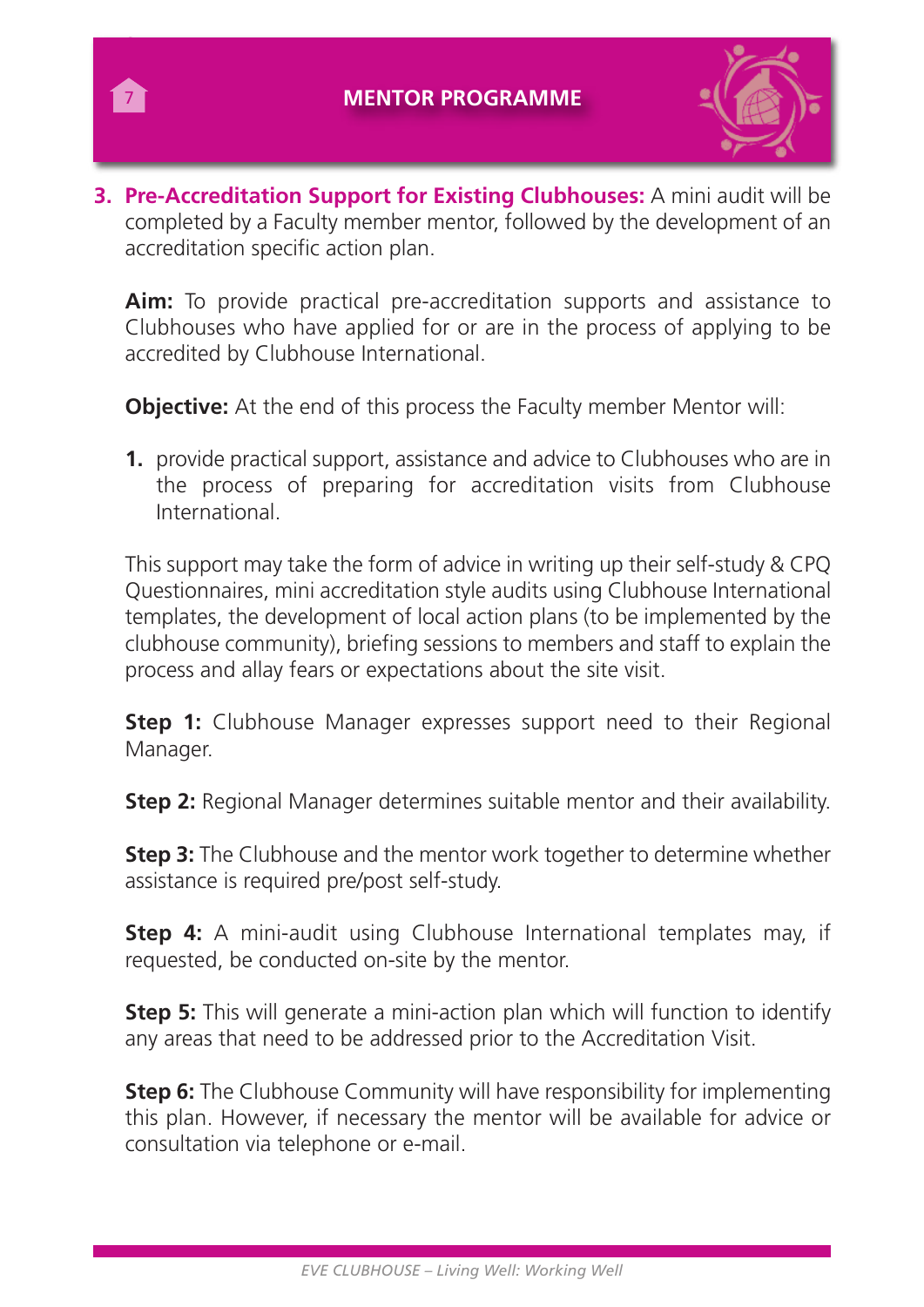

**Step 7:** If advice is required in writing up the self-study or CPQ, this can take place via phone or e-mail. Assistance can also be offered when proof-reading the Self-Study.

**Step 8:** Briefing sessions about the accreditation process to members and staff can be delivered to teams at the request of the Clubhouse Manager.

**4. Individual and Group Mentoring for New Staff Members:** This type of mentoring will occur off site and staff members will be immersed in accredited Clubhouses.

**Aim:** To assist and support new staff members to understand the practicalities of working within a Clubhouse community and to create a culture and environment consistent with CI Standards and best practice.

**Objectives:** At the end of this process new staff members will:

- **1.** have an opportunity to fully immerse themselves in the Clubhouse Model, by spending a set period of time observing the work-ordered day, practices and procedures in accredited EVE HSE Clubhouses; and
- **2.** understand and be knowledgeable about the core philosophies of the Clubhouse Model and also CI Standards and best practices.

This process will enable members and staff to develop a Clubhouse specific action plan that they will bring back to their own location, and they will be offered ongoing support to implement and review this plan from their Regional Manager, and if necessary EVE Clubhouse Mentors.

**Step 1:** Regional Manager to link in with Mentor Clubhouses to arrange convenient dates for commencement of immersion training.

**Step 2:** Regional Manager to identify and confirm availability of Faculty Mentor.

**Step 3:** Staff member/member to spend a minimum of two weeks in accredited Clubhouse.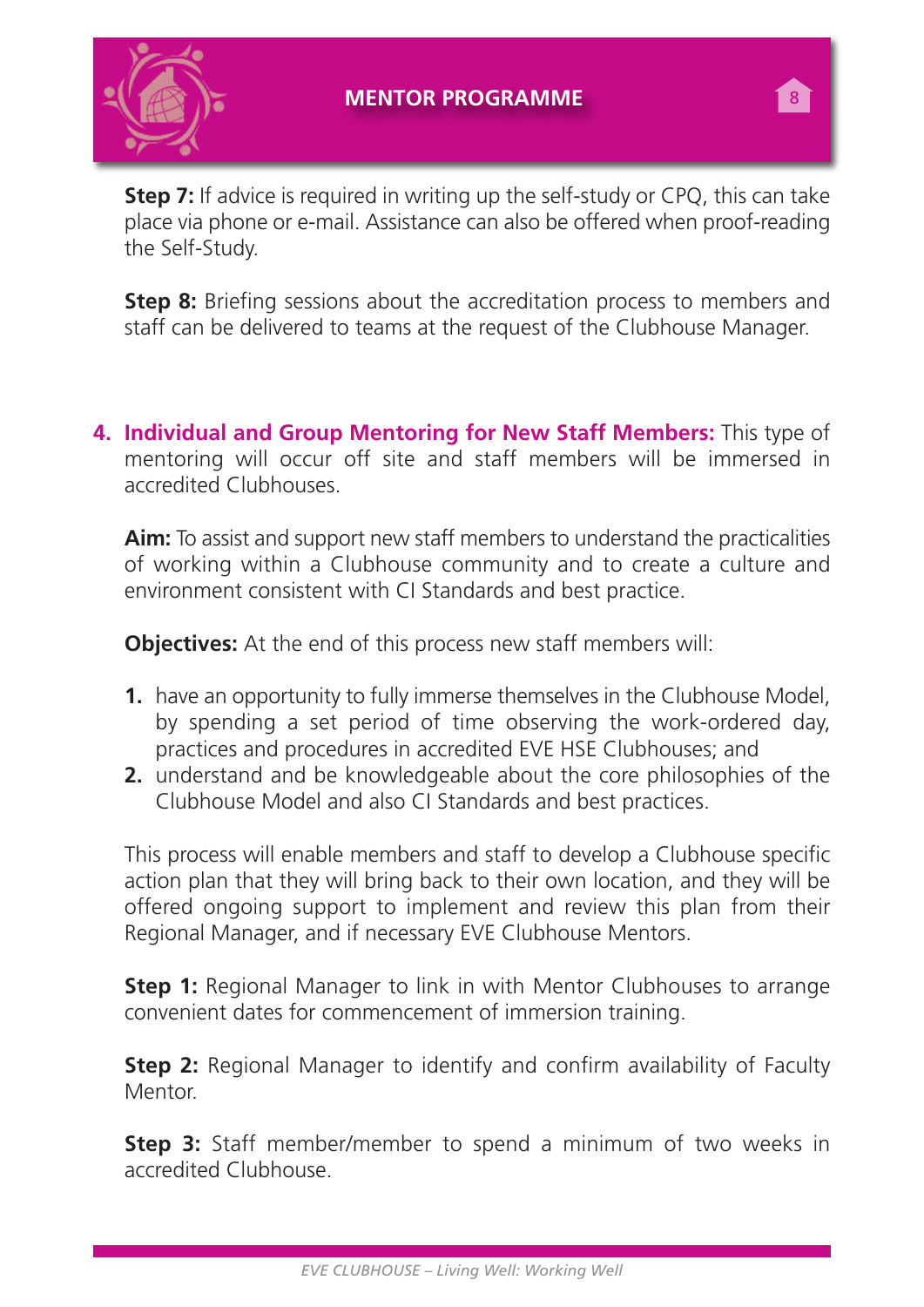

**Step 4**: Staff to work/rotate through each of the units. Staff member links in with specific clubhouse for pre-identified, programme specific training.

**Step 5:** Staff member to be assigned an onsite mentor/ buddy whilst on training in the Clubhouse.

**Step 6:** Discussion based evaluation with mentee and Clubhouse/Regional manager will take place at the end of each week of training.

**Step 7:** This discussion is an opportunity to highlight useful tips, identify areas that require further clarification and answer any of their queries etc.

**Step 8:** A check list should be signed off on to ensure that the core components of Clubhouse have been explained/attended and the rationale for same understood (Partnership approach, staff as facilitators, how to encourage members to get involved, meetings and their importance, what's a good v-s bad meeting, CI Standards overview etc.).

**Step 9:** The Regional Manager should attend this meeting if possible.

**Step 10:** Where multiple staff members are participating in the immersion programme, the Regional Manager and Faculty Member should facilitate a meeting back at base to discuss the shared learning experience of the group.

**Step 11:** This meeting should take place in the first week of the staff members return to their own Clubhouse.

**Step 12:** Where staff members have been off-site, or in the case of a startup Clubhouse, an action plan to progress the service should be developed and reviewed with Regional Manager on a weekly/bi-weekly basis.

**Please Note:** It is strongly recommended that all Clubhouse Staff members engage in the Co-Facilitation Skills Course which is delivered by the Slánú Team annually.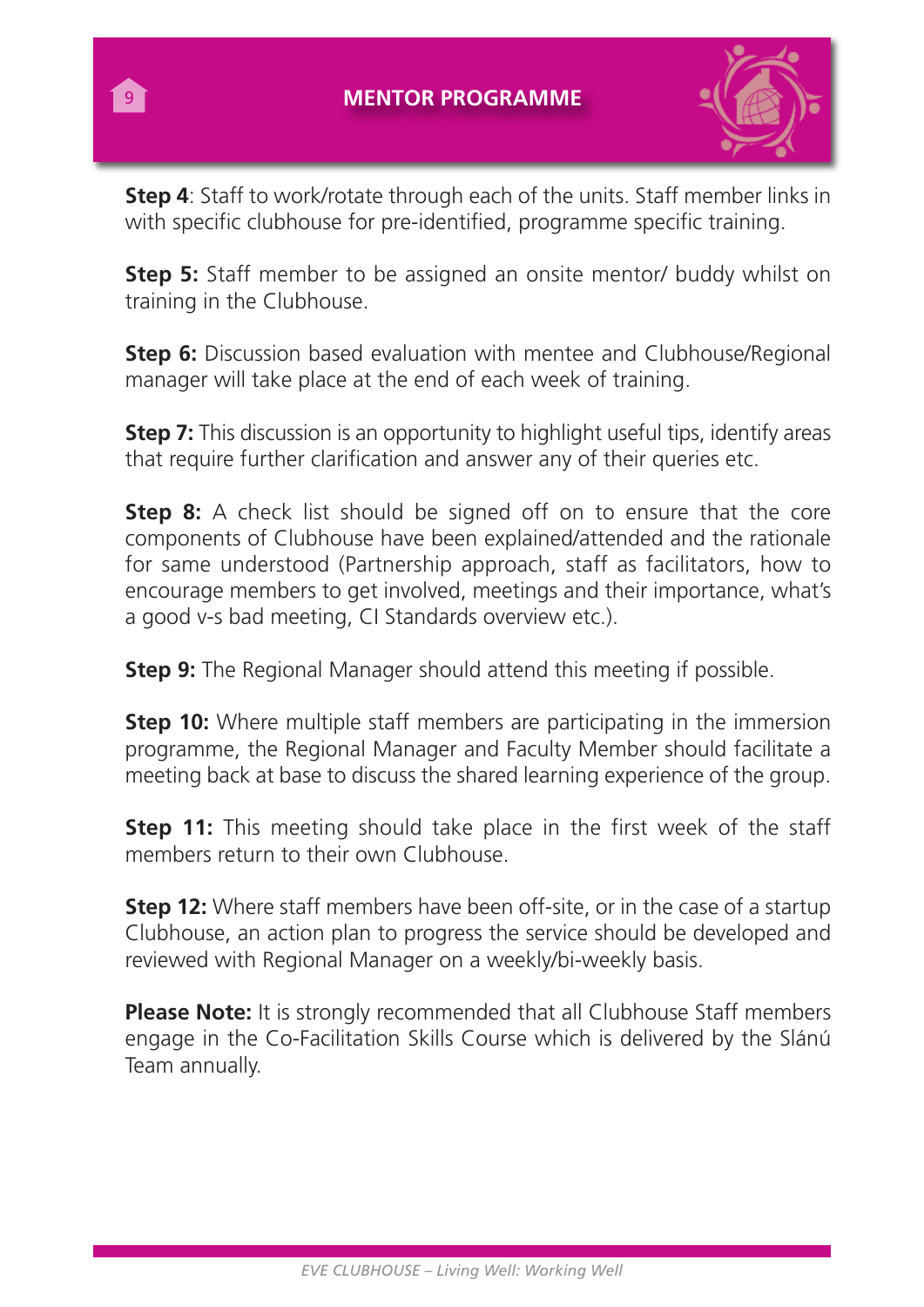

### **MENTOR PROGRAMME 10**

# **EVE Clubhouse Contact Details**

#### **Cairdeas Clubhouse EVE,**

Unit H, Solus Tower Industrial Estate, Bray, Co.Wicklow, A98 YK30 Tel: +3531 2827951 / 2827952 Mobile: +353863922729 Fax: +35312827953 Email: cairdeas@eve.ie Blog: http://cairdeasclubhouse.wordpress.com Facebook: www.facebook.com/cairdeasclubhouse

#### **Conaí Clubhouse EVE,**

Warren house Blanchardstown Dublin 15, D15 HE30. Tel: +3531 8053472 Mobile: +353863102077 Fax: +3531 805 3459 Email: conaiclubhouse@eve.ie Blog: https://conaiclubhouse.wordpress.com Facebook: www.facebook.com/Conaiclubhouseevehse

#### **Platinum Clubhouse EVE,**

Unit B1, Century Park, Newbridge Industrial Estate, Newbridge, Co.Kildare, W12 D586 Tel: +35345 433 229 / 486 388 Mobile: +353860120920 Fax: +35345 433 206 Email: platinumclubhouse@eve.ie Web: www.kildare.ie/platinum Facebook: www.facebook.com/platinumclubhousenewbridge Blog: http://platinumclubhouse.wordpress.com

#### **Phoenix Clubhouse EVE,**

96 Monastery Road, Clondalkin, Dublin 12, D22 FN50. Tel: +353 (0)1 4670632 / 4642506 Mobile: +353863062488 Fax: +353 (0)1 4056439 Email: phoenixclubhouse@eve.ie Blog: https://phoenixclubhouseblog.wordpress.com

#### **Rainbow Clubhouse EVE,**

Grounds of Cherry Orchard Campus, Ballyfermot, Dublin 10, D10 XD56. Tel: +353 766955453 Mobile: +353870996636 Fax: +35316233910 Email: rainbow@eve.ie Blog: http://rainbowclubhouse.wordpress.com Facebook: https://www.facebook.com/RainbowClubhouse Twitter: https://twitter.com/RainbowClubhouse Instagram: www.instagram.com/rainbowclubhousedublin

#### **Saol Clubhouse EVE,**

Unit 14 Tolka Valley Business Park, Ballyboggan Road, Finglas, Dublin 11, D11 DA38. Tel: +3531 8307455 Mobile: +353860408721 Fax: +3531 8309455 Email: saolclubhouse@eve.ie Blog: http://saolclubhouse.wordpress.com Twitter: https://twitter.com/SaolGlasnevin Facebook: www.facebook.com/Saol-Clubhouse-1742111926109249

### **Suaimhneas Clubhouse EVE,**

2nd Floor, River House, Raheny Shopping Centre, Howth Road, Raheny, Dublin 5 Mobile: +353860579105 Email: suaimhneasclubhouse@eve.ie Blog: http://suaimhneasclubhouse.wordpress.com Facebook: www.facebook.com/pagessuaimhneasclubhouse